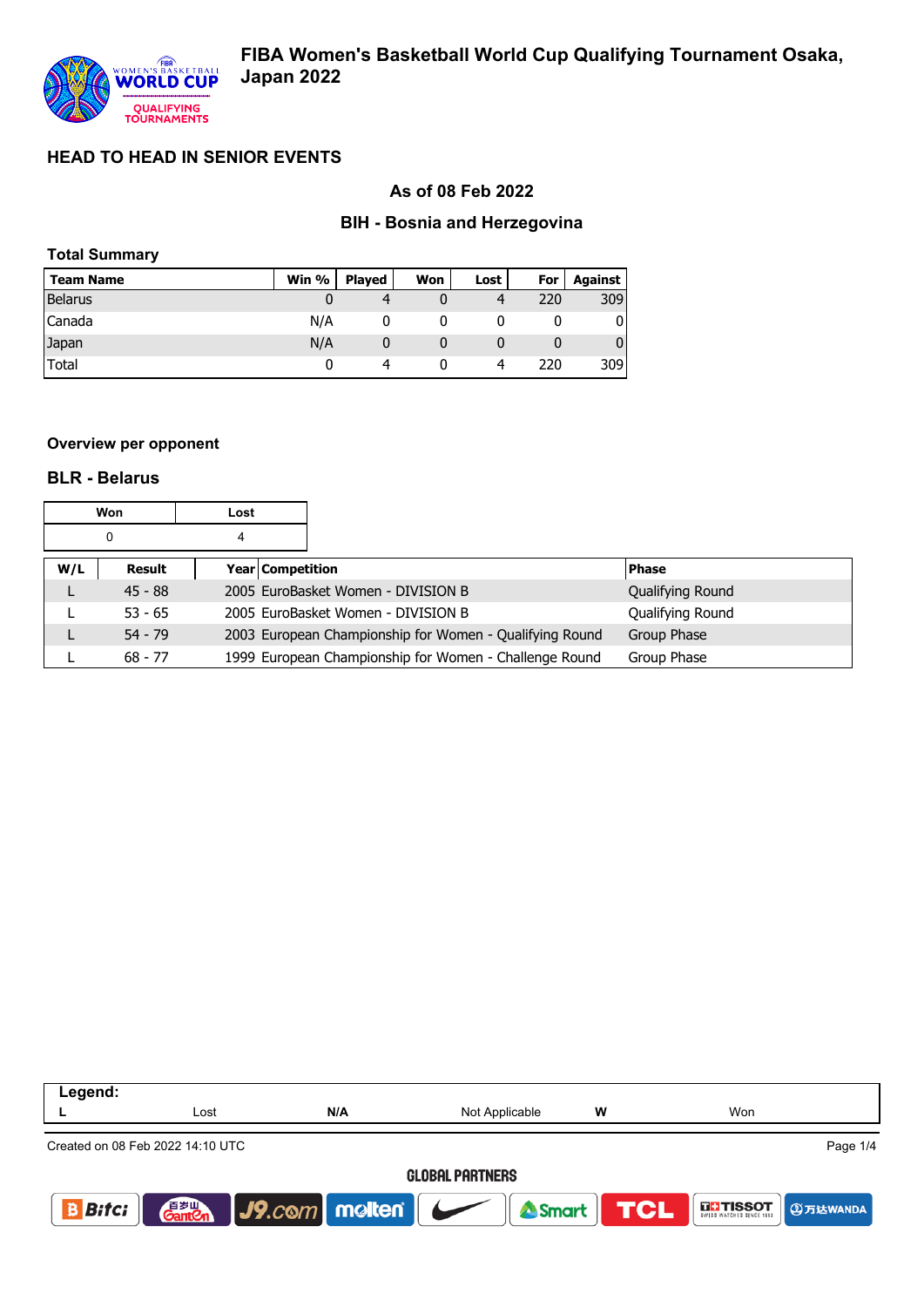# **As of 08 Feb 2022**

### **BLR - Belarus**

## **Total Summary**

| <b>Team Name</b>       | Win $%$ | <b>Plaved</b> | Won | Lost | For | Against |
|------------------------|---------|---------------|-----|------|-----|---------|
| Canada                 | 100     |               |     |      | 61  | 49      |
| Bosnia and Herzegovina | 100     |               |     |      | 309 | 220     |
| Japan                  |         |               |     |      |     |         |
| Total                  | 83      | h             |     |      | 443 | 346     |

### **Overview per opponent**

# **BIH - Bosnia and Herzegovina**

|     | Won<br>Lost |                  |                                                         |                  |
|-----|-------------|------------------|---------------------------------------------------------|------------------|
|     |             | 0                |                                                         |                  |
| W/L | Result      | Year Competition |                                                         | <b>Phase</b>     |
| W   | $88 - 45$   |                  | 2005 EuroBasket Women - DIVISION B                      | Qualifying Round |
| W   | $65 - 53$   |                  | 2005 EuroBasket Women - DIVISION B                      | Qualifying Round |
| W   | $79 - 54$   |                  | 2003 European Championship for Women - Qualifying Round | Group Phase      |
| W   | $77 - 68$   |                  | 1999 European Championship for Women - Challenge Round  | Group Phase      |

## **CAN - Canada**

|     | Won           | Lost |                                        |                   |
|-----|---------------|------|----------------------------------------|-------------------|
|     |               |      |                                        |                   |
| W/L | <b>Result</b> |      | Year Competition                       | <b>Phase</b>      |
| W   | $61 - 49$     |      | 2010 FIBA World Championship for Women | Preliminary Round |

### **JPN - Japan**

| Won |           | Lost                                     |
|-----|-----------|------------------------------------------|
|     |           |                                          |
| W/L | Result    | <b>Year Competition</b>                  |
|     | $73 - 77$ | 2016 Olympic Games: Tournament for Women |

| Legend:                          |      |     |                |   |                                                               |  |  |
|----------------------------------|------|-----|----------------|---|---------------------------------------------------------------|--|--|
|                                  | Lost | N/A | Not Applicable | W | Won                                                           |  |  |
| Created on 08 Feb 2022 14:10 UTC |      |     |                |   | Page 2/4                                                      |  |  |
| <b>GLOBAL PARTNERS</b>           |      |     |                |   |                                                               |  |  |
| <b>Bitci</b>                     |      |     |                |   | <b>Ganten J9. com molten   Smart TCL EFTISSOT</b> @ J3 EVANDA |  |  |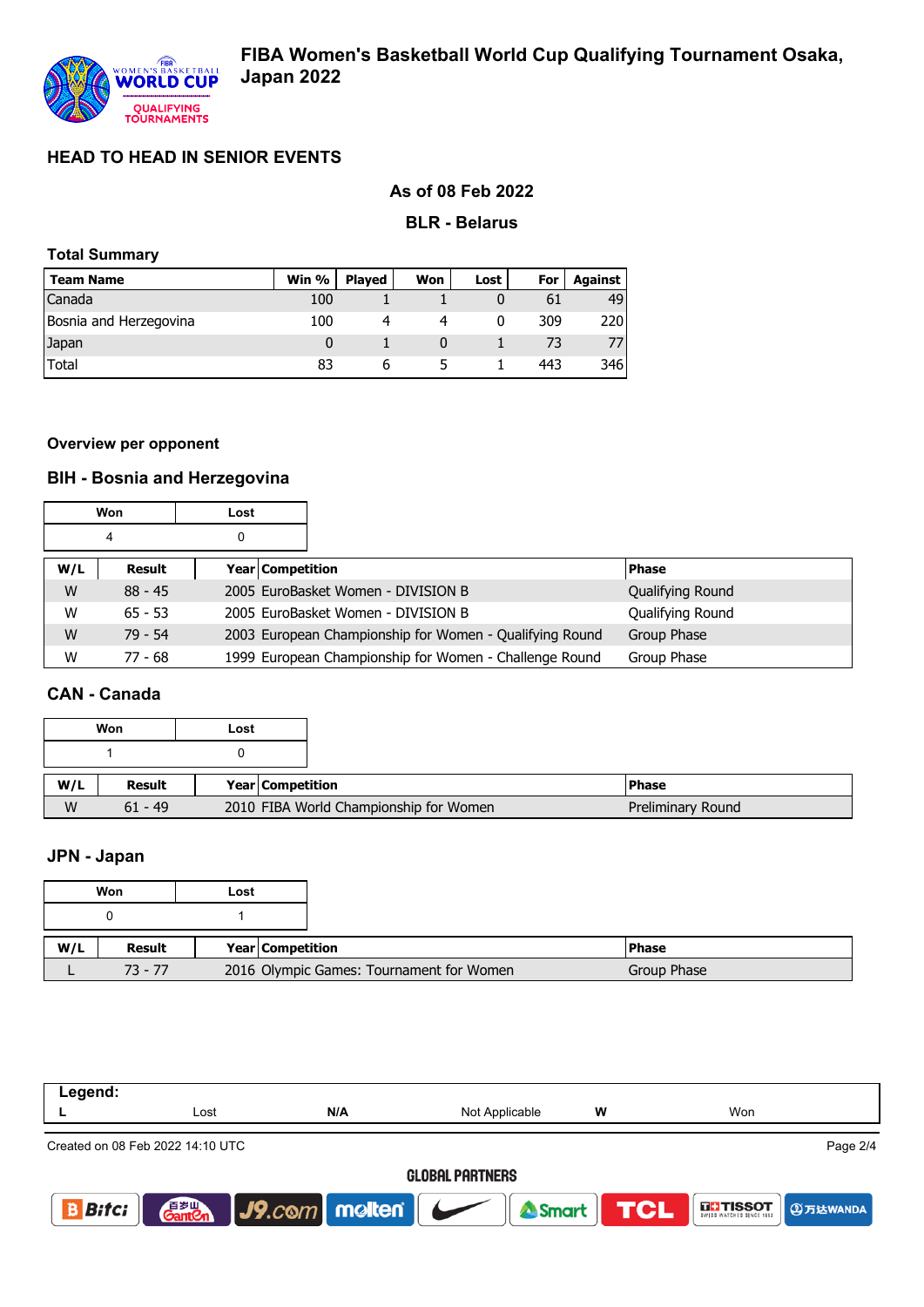

## **As of 08 Feb 2022**

### **CAN - Canada**

## **Total Summary**

| <b>Team Name</b>       | Win % | <b>Plaved</b> | Won | Lost | For | <b>Against</b> |
|------------------------|-------|---------------|-----|------|-----|----------------|
| Japan                  |       |               |     |      | 517 | 523            |
| <b>Belarus</b>         |       |               |     |      | 49  | 61 I           |
| Bosnia and Herzegovina | N/A   |               |     |      |     | 01             |
| Total                  | 63    |               |     |      | 566 | 584I           |

#### **Overview per opponent**

#### **BLR - Belarus**

|     | Won       | Lost |                  |                                        |                   |
|-----|-----------|------|------------------|----------------------------------------|-------------------|
|     |           |      |                  |                                        |                   |
| W/L | Result    |      | Year Competition |                                        | <b>Phase</b>      |
|     | $49 - 61$ |      |                  | 2010 FIBA World Championship for Women | Preliminary Round |

### **JPN - Japan**

|     | Won<br>Lost   |                    |                                                         |                             |
|-----|---------------|--------------------|---------------------------------------------------------|-----------------------------|
|     | 5             | 2                  |                                                         |                             |
| W/L | <b>Result</b> | Year   Competition |                                                         | <b>Phase</b>                |
| W   | $70 - 68$     | 2020<br>Belgium    | FIBA Women's Olympic Qualifying Tournament - Ostend,    | Group Phase                 |
| W   | $71 - 63$     |                    | 2012 FIBA World Olympic Qualifying Tournament for Women | <b>Finals</b>               |
| L   | $85 - 95$     |                    | 1996 Olympic Games: Tournament for Women                | Preliminary Round           |
| W   | $75 - 69$     |                    | 1990 World Championship for Women                       | Preliminary Round           |
| W   | $71 - 52$     |                    | 1983 World Championship for Women                       | <b>Classification Round</b> |
| W   | $56 - 55$     |                    | 1979 World Championship for Women                       | Final Round                 |
|     | $89 - 121$    |                    | 1976 Olympic Games: Tournament for Women                | <b>Final Round</b>          |